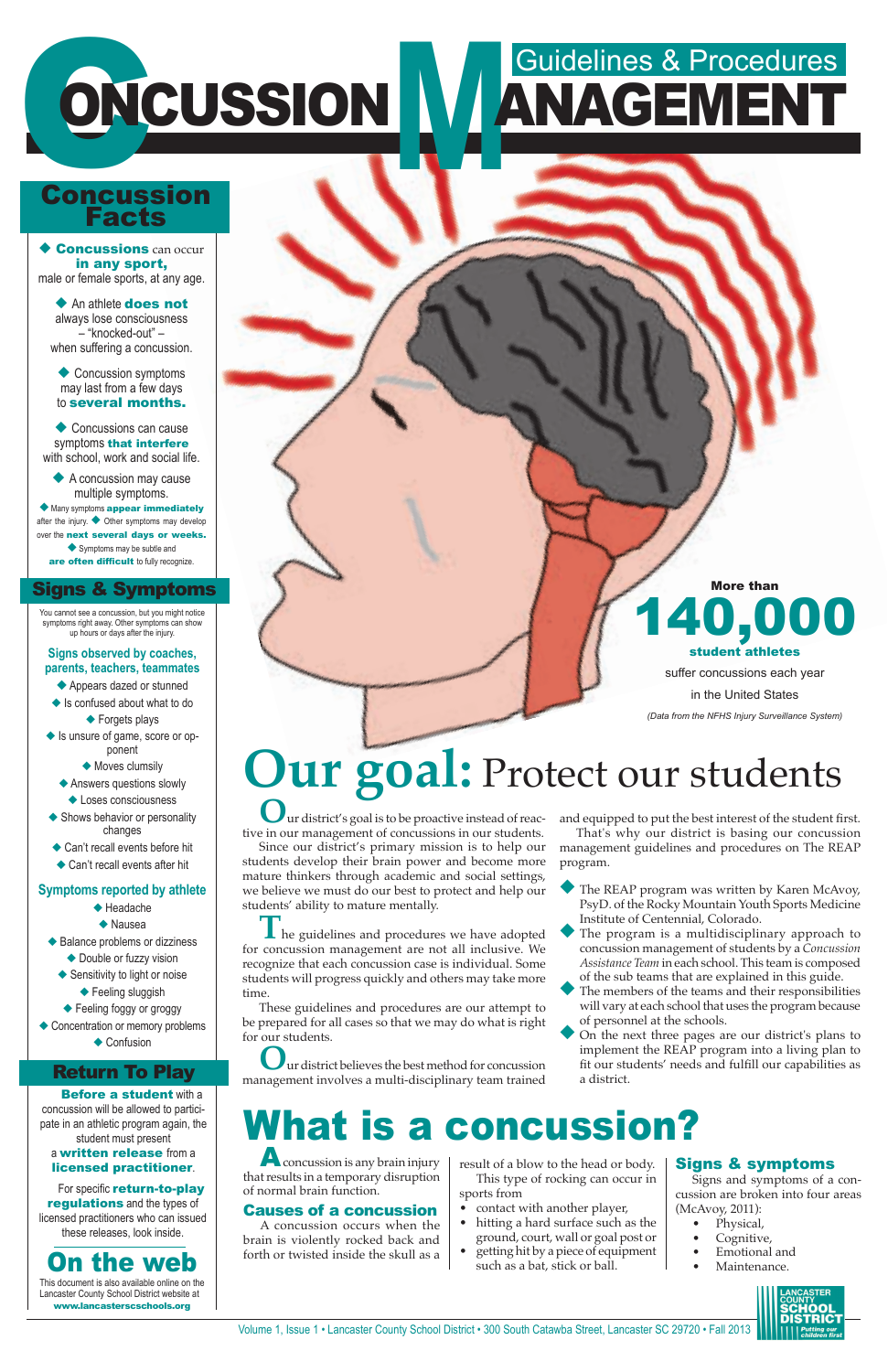#### • Physical symptoms

*How a person's body reacts*

- *How a person thinks*
- "In-a-fog" feeling
- "Slowed-down" feeling
- Difficulty remembering – Difficulty concentrating/easily
- distracted
- Slowed speech
- Headache/pressure
- Blurred vision
- Dizziness
- Poor balance
- Ringing in ears – Seeing "stars"
- Vacant stare
- 
- Nausea
- Vomiting
- Numbness/tingling
- Sensitivity to light
- Sensitivity to noise – Disorientation
- Neck pain

#### • Cognitive symptoms

#### – Easily confused

*How a person feels emotionally* – Inappropriate emotions

- Personality change
- Nervousness/anxiety
- Feeling more "emotional"
- **Irritability**
- Sadness
- Lack of motivation

#### $\boldsymbol{\cdot}$  Emotional symptoms $|\boldsymbol{\cdot}\>$  Maintenance symptoms

*How a person experiences their energy level and/or sleep patterns*

- Fatigue Excessive sleep
- Trouble falling asleep
- Drowsiness
- 
- Sleeping less than usual

# Signs & symptoms of a concussion

**O**ur district believes

- the best method to concussion assistance should involve a multi-disciplinary team trained and equipped to put the best interest of the student first.
- four teams should be involved with a student's care after a concussion:
	- *The Family Team*,
	- *The School Physical Team*,
	- *The School Academic Team* and
	- *The Medical Team*.
- **Please note** The team list is not all inclusive.
	- Every school is unique in the resources it has, and our district wants to leave room for growth in our schools' concussion management program.
	- All members listed may not be available to join the *Concussion Assistance Team*.

Remember Not all signs or symptoms will be displayed.

# **Our district's Best Practices beliefs**



– Each school community is different and could be unique in team members, but representation from each team will be part of the *Concussion Assistance Team*.

### Concussion Assistance Team responsibilities

## **Team roles in concussion management**

#### **Administration**

- Helps with the change in culture of concussion management by putting in place concussion management policies
- Provides the necessary programs and training for all involved with concussion management to help students return fully and safely to athletics and academics

#### **Athletic Director**

- Helps with facilitation of training for all parties involved
- Monitors the appropriate incident protocols
- Encourages the proper tracking of all injuries

#### **Certified Athletic Trainer**

*If the Certified Athletic Trainer is employed at the school,*

- Helps with treatment and gradual return to play of the student athlete per physician's orders
- Notifies the school nurse and the *Concussion Assistance Team* Coordinator that an athlete has sustained a concussion and provides information on the athlete and his/her condition
- Plays a vital part of *School Physical Team*
- Helps provide education to staff and coaches on concussion signs, symptoms and treatment protocols for head injuries and concussions

#### **Coach**

- Promotes concussion awareness to students/ athletes/coaches
- Insures safe conditions for practice and play
- Must remove a student athlete with a possible head injury from play until cleared by a physician familiar with head and brain injuries
- Must help implement gradual return to play as specified in procedures if a Certified Athletic Trainer is not available

#### ◆ School Counselor

• Responsible for knowing and implementing the rules of his/her perspective sport

needed

• Helps keep teachers informed of the student's progress

#### **School Nurse**

- Helps with daily treatment of the student athlete
- Is involved with the *School Physical Team* for implementation of the *Concussion Assistance Team*
- All physician notes should go through the school nurse and Certified Athletic Trainer (if present) for the physical and academic school teams of the *Concussion Assistance Team*

#### $\blacklozenge$  Teachers

- Helps oversee the return to academics by a student with a concussion
- May provide counseling to the student when
- Send *Teacher Concussion Assistance* Team form to *Concussion Assistance Team* facilitator

#### ◆ Parents

- Work as part of the *Concussion Assistance Academic Team*
- Help provide accommodations as needed for the student
- Help in daily assessment with signs and symptoms of concussion in the student for the *Concussion Assistance Team*

#### **Student/Athlete**

- Take student athlete to proper medical professional as soon as possible
- Sign the release notifying the school of the student's condition so the rest of the *Concussion Assistance Team* can be prepared for the student's return to school
- Monitor signs and symptoms at home (listed at top of this page)
- Communicate with the school and medical teams about student's progress and any regressions • Make the student rest – physically and cognitively • Allow no video games, computers, TV, texting, driving, prolonged reading until the student is cleared for these activities by a medical professional and signs and symptoms of a concussion are totally absent

- RESTS, RESTS, RESTS until signs and symptoms of a concussion are totally absent
- Listens and does what is recommended by medical professionals and school staff
- Does no video games, texting, prolonged TV, exercise or anything that causes symptoms to get worse
- Works with the *Concussion Assistance Team* truthfully

#### Continued on next page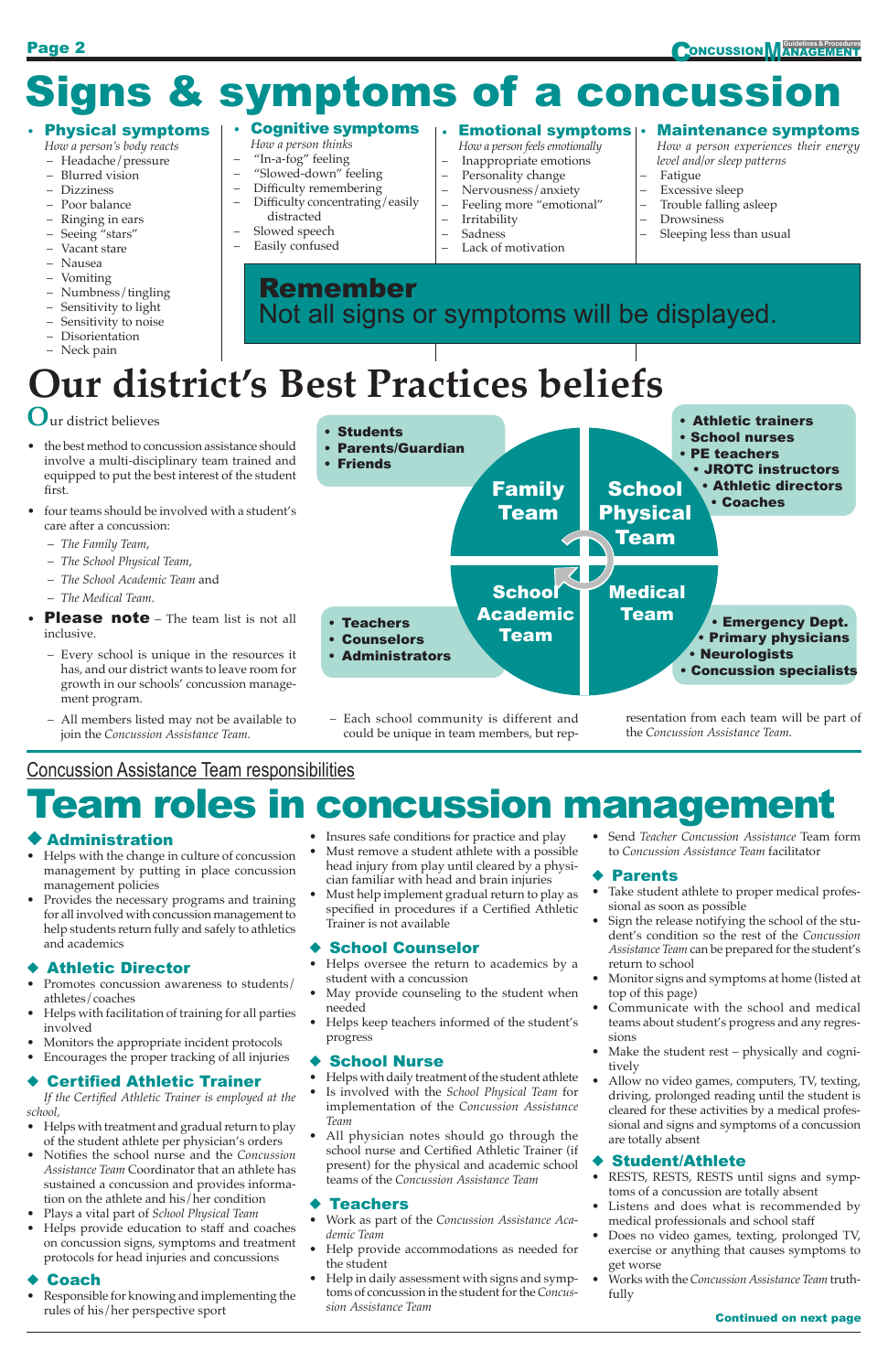#### **Team Medical Provider** (Physician)

- Reports any and all signs and symptoms
- If a teammate is the athlete with a concussion, reports any signs or symptoms to a coach, trainer, teacher, school nurse and/or guidance counselor.

#### ◆ Hospital Medical Provider (Emergency Department)

- Provides care for the student athlete • Works with the *Concussion Assistance Team* to
- provide the proper care for the student athlete's recovery
- Serves a vital part of the *Concussion Assistance Team* but must be willing to work with all parties involved

- Has the parents of a Lancaster County School District student sign the *Release of Information* form
- Faxes the *Suspected Concussion Notification* form to the *Concussion Assistance Team* Coordinator so he/she can provide the necessary information to all parties involved and begin the process for accommodations when the student is able to return to school

## Forms we use to communicate

- **Reduce** the chance for further injury to the brain by taking the injured student out of play or practice as soon as a school employee observes or receives a report of signs and symptoms of a possible concussion.
- **Remember** that only a medical professional such as a physician or physician assistant can make a medical diagnosis of a concussion,

| <u>Suspected Head Injury Notification</u><br>Completed by Coach<br>coloration<br>Today's dalk<br>Lan aith                                                                                                                                                                                                                                                                 | Completed by trainer/nurse to alert parent<br>& concussion teams that student<br>has symptoms of concussion                                                                                                                                                                                                                                                                                                                                                                                                                                                                                                                                                                                                                                                                                                                                                                                                                                                                                                                                                                                                                                                                                                                                                                                                                                                                                                                                                                                                                                                                                                                                                                                                                                                                                                                                                                                                                                                                                                                                                                                                                                                                                                                                                                                                                                                                                                                                                                                                                                                                                                                                                                                                                                                                                                                                                                                                                                                                                                                                                                                                                                                                                                                                                                                                                                                                                                                                                                                                                                                                                                                                                                                                                                                                                                                                                                                                                                                                                                                                                                                                                                                                                                                                                                                                                                                                                                                                                                                                                                                                                                                                                                   |  |
|---------------------------------------------------------------------------------------------------------------------------------------------------------------------------------------------------------------------------------------------------------------------------------------------------------------------------------------------------------------------------|-------------------------------------------------------------------------------------------------------------------------------------------------------------------------------------------------------------------------------------------------------------------------------------------------------------------------------------------------------------------------------------------------------------------------------------------------------------------------------------------------------------------------------------------------------------------------------------------------------------------------------------------------------------------------------------------------------------------------------------------------------------------------------------------------------------------------------------------------------------------------------------------------------------------------------------------------------------------------------------------------------------------------------------------------------------------------------------------------------------------------------------------------------------------------------------------------------------------------------------------------------------------------------------------------------------------------------------------------------------------------------------------------------------------------------------------------------------------------------------------------------------------------------------------------------------------------------------------------------------------------------------------------------------------------------------------------------------------------------------------------------------------------------------------------------------------------------------------------------------------------------------------------------------------------------------------------------------------------------------------------------------------------------------------------------------------------------------------------------------------------------------------------------------------------------------------------------------------------------------------------------------------------------------------------------------------------------------------------------------------------------------------------------------------------------------------------------------------------------------------------------------------------------------------------------------------------------------------------------------------------------------------------------------------------------------------------------------------------------------------------------------------------------------------------------------------------------------------------------------------------------------------------------------------------------------------------------------------------------------------------------------------------------------------------------------------------------------------------------------------------------------------------------------------------------------------------------------------------------------------------------------------------------------------------------------------------------------------------------------------------------------------------------------------------------------------------------------------------------------------------------------------------------------------------------------------------------------------------------------------------------------------------------------------------------------------------------------------------------------------------------------------------------------------------------------------------------------------------------------------------------------------------------------------------------------------------------------------------------------------------------------------------------------------------------------------------------------------------------------------------------------------------------------------------------------------------------------------------------------------------------------------------------------------------------------------------------------------------------------------------------------------------------------------------------------------------------------------------------------------------------------------------------------------------------------------------------------------------------------------------------------------------------------------------------|--|
| Condition on the<br>Dear Parent/Guardian:<br>This letter is to notify you that your student athlete -<br>- was removed from a game/practice with a suspected head injury.<br>Here are the details that we know about the injury:                                                                                                                                          | <b>Concussion Responsibility &amp; Acknowledgement</b><br><b>Suspected Concussion Notification</b><br>Athletic Trainer/Nurse Inc<br>Student information<br><b>Student information</b><br>Student Athlete & Parent<br>Student's last name<br><b>Diret</b><br>Mid-ft.<br>Jr. III., etc.                                                                                                                                                                                                                                                                                                                                                                                                                                                                                                                                                                                                                                                                                                                                                                                                                                                                                                                                                                                                                                                                                                                                                                                                                                                                                                                                                                                                                                                                                                                                                                                                                                                                                                                                                                                                                                                                                                                                                                                                                                                                                                                                                                                                                                                                                                                                                                                                                                                                                                                                                                                                                                                                                                                                                                                                                                                                                                                                                                                                                                                                                                                                                                                                                                                                                                                                                                                                                                                                                                                                                                                                                                                                                                                                                                                                                                                                                                                                                                                                                                                                                                                                                                                                                                                                                                                                                                                         |  |
| <b>Cognitive Symptoms</b><br><b>Emotional Symptoms</b><br>Tyes The Feel in a "fog"<br><b>Physical Symptoms</b><br>T Yes T No Inappropriate emotions<br>TYes T No., Feel "slowed 6<br>Tyes T No Nervousness/Anxiety<br>Tyes The Difficulty rem<br>J Yes J No  Headache/Pressure<br>Nes<br>NoDifficulty come<br>T Yes T No., Initability<br>T Yes T No., Blurred vision<br> | Studing's lag sage<br>Date of head injury<br>Morbanism of head injur-<br>Please's last trans<br>Miss<br>$\overline{k_1R_1}$ etc. These bunds<br>$F_{\text{int}}$<br>Maling address<br>Middle<br>Maller address<br>$\overline{R_1 \boxtimes_{\mathcal{C}} \underline{\mathcal{C}}_{\mathcal{C}}} = \overline{\underline{\mathcal{C} \mathcal{C} \mathcal{C}_{\mathcal{C}} \otimes \mathcal{C} \mathcal{C}_{\mathcal{C}}}}$<br>Cn<br>$\overline{C_{2n}}$<br><b>Visit</b><br>Jr. III. etc.<br><b>Parant/Gooding's but more</b><br>$\Box$ I understand that it is my responsibility to report all my injuries and symptoms to my parents) and/or guardian(s),<br>Dear Parent/Guardian:<br>A summer annone summer correspondentionally the experimentally inspire the material of the particular printerior and the correspondent of the correspondent of the correspondent of the correspondent of the correspondent of<br>This report is to notify you that your student -<br>$\Box$ I have read and understand the HEADS x UP . Concursion in High School Sports A Fact Sheet for Athletes/<br>- received an injury to his/her head and has symptoms of a concussion.<br>Here are the details that we know about the injury:<br>ES" After reading the HEADS x UP - Concussion in High School Sports Fact Sheet for Athletes/Parents, 1 am aware<br><b>Physical Symptoms</b><br><b>Emotional Symptoms</b><br><b>Cognitive S</b><br>$\Box$ A concussion is a brain injury that I am responsible for reporting to my parents, athletic trainer, school<br>T Yes T No Headache/Pressure<br>$\Box$ Yes $\Box$ No. . Inappropriate emotions<br>$\square$ Yes $\square$ No.<br>□ Yes □ NoNervousness/Anxiety<br>□ Yes □ No.<br>□ Yes □ NoBlurred vision<br>$\Box$ A concussion can affect my ability to perform everyday activities, alter my mood and effect classroom and<br>T Yes T NoDizziness<br>□ Yes □ NoIrritability<br>TYes T No<br>T Ves T No. Sadness<br>$\square$ Yes $\square$ No.<br>T Yes T No Poor balance<br>$\Box$ I cannot see a concussion, but I might notice one or more symptoms right away. Other symptoms can show<br>T Yes T No. Lack of motivation<br>$\square$ Yes $\square$ No.<br>$\square$ Yes $\square$ No Ringing in ears<br>$QYes$ $QNo$ .<br>T Yes T No  Seeing "stars"<br>T Yes T No Vacant stare/Glassy eved<br>Other<br>$\Box$ After a concussion, the brain needs time to heal. Both physical/mental rest are needed. I am much more<br>T Yes T No  Nausea<br>likely to have repeated concussions if I return to play before my symptoms stop.<br>T Yes T No., Vomiting<br>$\Box$ I will not return to play in a game or practice if I have recived a blow to the head or body that results in<br>T Yes T NoNumbness/Tingling<br>T Yes T No Sensitivity to light<br>$\square$ Yes $\square$ No  Sensitivity to noise<br>$\Box$ I understand the district Concussion Management Guidelines & Procedures and will need medical clear-<br>T Yes T NoDisorientation<br>T Yes T No  Neck pain<br>$\Box$ If I suspect a teammate has a concussion, I am responsible for reporting the possible injury to my coach<br>· Because it is impossible to completely rule out a brain injury or concussion, you are a<br>pointment for your child with a licensed medical practitioner.<br>$\Box$ If I have questions, I will contact my medical provider, school nurse, trainer and/or coach to get more<br>· Please see reverse side for information for home and/or emergency care of your student'<br>• You are strongly encouraged to provide the school with any relevant information from yo<br>will help school officials make any temporary adjustments to your student's academic or<br>Student: By signing below, I acknowledge that I have read and understand the information and requirements<br>ming, including participation in any athletic or activity programs at school.<br>Research about concussion management recommends that after a brain injury/concussi<br>have rest from both physical and mental exertion with a graduated return to full academi<br>• We look forward to partnering with you and your student's physician on appropriate p<br>Signiture of and out africa<br>Parent: By signing below, I acknowledge that I have read and understand the information and requirements<br>play/participation decisions<br>• Please contact your school's athletic trainer or school nurse for further questions.<br>Arbitric Trainer/Nature nam-<br>Phone<br>David<br>Signitum of student advisers Parent<br>Athletic Trainer Nurse's signature<br>Dos-<br>White copy: ATC/School Name . Yellow copy: Pagest . Pink copy: Coach |  |
| trainer that student<br>has possible concussion                                                                                                                                                                                                                                                                                                                           | 5/4/2012 Adopted with permission from Cherry Crask School District, CD<br>300 South Catawba, Lancaste<br>300 South Catawba, Lancaster SC 29720<br>Completed by atblate a                                                                                                                                                                                                                                                                                                                                                                                                                                                                                                                                                                                                                                                                                                                                                                                                                                                                                                                                                                                                                                                                                                                                                                                                                                                                                                                                                                                                                                                                                                                                                                                                                                                                                                                                                                                                                                                                                                                                                                                                                                                                                                                                                                                                                                                                                                                                                                                                                                                                                                                                                                                                                                                                                                                                                                                                                                                                                                                                                                                                                                                                                                                                                                                                                                                                                                                                                                                                                                                                                                                                                                                                                                                                                                                                                                                                                                                                                                                                                                                                                                                                                                                                                                                                                                                                                                                                                                                                                                                                                                      |  |

### **with concussion teams**

**Restrict** – The school has the right to hold any student out of games and practices if the student is suspected of having a possible concussion and will hold the player out until cleared by an appropriate medical provider (M.D. D.O., Physician Assistant, Licensed Nurse Practitioner; with training in concussion management), regardless of parental consent to put the student back into games and practices.

## **Educate**

- Education knowing the signs and symptoms of a concussion
	- As mentioned above, signs and symptoms occur in four categories, and it is important that all parties involved in recovery and management of the student's concussion know these signs and symptoms and are able to recognize them.

**Option 1** – If deemed an emergency situation, the player will be transported by EMS to appropriate medical facility and parents/ guardian will be notified.

- **Option 2** If non-emergent, the student may be transported by parent/guardian to appropriate medical facility.
- Once Emergency Department/Primary Care Physician makes diagnosis, appropriate medical facility will
	- fill out *School Notification* form (signed by parent giving consent of information) and
- fax to the *Concussion Assistance Team* Coordina-

**Completed by athlete & parents to assure they understand the dangers of a concussion and** 

#### Concussion Assistance Team responsibilities

### **Team roles in concussion management (Continued from Page 2)**

# **Assuring REAP in our schools**

The REAP program was written by Karen McAvoy, PsyD. of the Rocky Mountain Youth Sports Medicine Institute of Centennial, Colorado

but if the possibility of a concussion is suspected

or the signs and symptoms of a concussion are observed, every coach, trainer, player, parents or other school employee has the responsibility to pull the player out and recommend to the parent/guardian that the student needs to see an appropriate medical provider for a possible concussion.

The *Educate* part of REAP consists two segments

#### – Education and Collaboration.

- As stated before, concussion management is a team approach with many stakeholders, including the *Concussion Assistance Team*.
- **Collaboration** all stakeholders on the same page and communicating effectively with one another.
	- According to the REAP program, it is a "Multi-Disciplinary Team" approach in which team members provide multiple perspectives of the student/athlete and share multiple sources of data to assist in the student/athlete's recovery (McAvoy, 2011).
	- REAP supports the idea that each case is unique and may have different people on the *Concussion Assistance Team*.

In an ideal setting, the steps below give the flow of concussion management.

Please note each case is unique and the people who make up sub teams will change depending on the *Concussion Management Team* and what is available to the team.

#### Step 1 Suspected head injury occurs

**Option 1** – If injury is reported to coach

- » Coach will sit the player out.
- » Coach will contact parent/guardian and fill out *Suspected Head Injury Notification* form and give appropriate copy to parent/guardian.
- **Option 2** If injury is reported later to athletic trainer or school nurse
	- » Trainer/nurse will contact parent/guardian and coach of the sport.
	- » Trainer/nurse will fill out *Suspected Concussion Notification* form and give appropriate copy to parent/guardian.

#### Step 2 Medical attention provided to injured student

#### tor.

- *Medical Team* will evaluate concussion and make recommendations for rest and recovery.
- Emergency Department/Primary Care Physician may make recommendation to Concussion Specialist.
- *Family Team* will follow medical team's orders for rest and recovery and notify the school of the student's diagnosed concussion.
- *Medical Team* Coordinator will contact school *Concussion Assistance Team* coordinator to begin dialogue for student care and possible academic adjustments.

### Step 3

#### Concussion Assistance Team notified student has concussion

• *Concussion Assistance Team* coordinator receives notification of student's concussion diagnosis from health care provider and parents/guardian.

#### Continued on next page

• The program is a multidisciplinary approach to concussion management of students by the *Concussion Assistance Team,* composed of the sub teams listed on Page 2.

- The team members and their responsibilities will vary at each school depending on personnel at each school.
- Here's how our district plans to assure the  $REAP$  program is a living plan to fit our students' needs and fulfill our capabilities as a district.

## **Reduce**